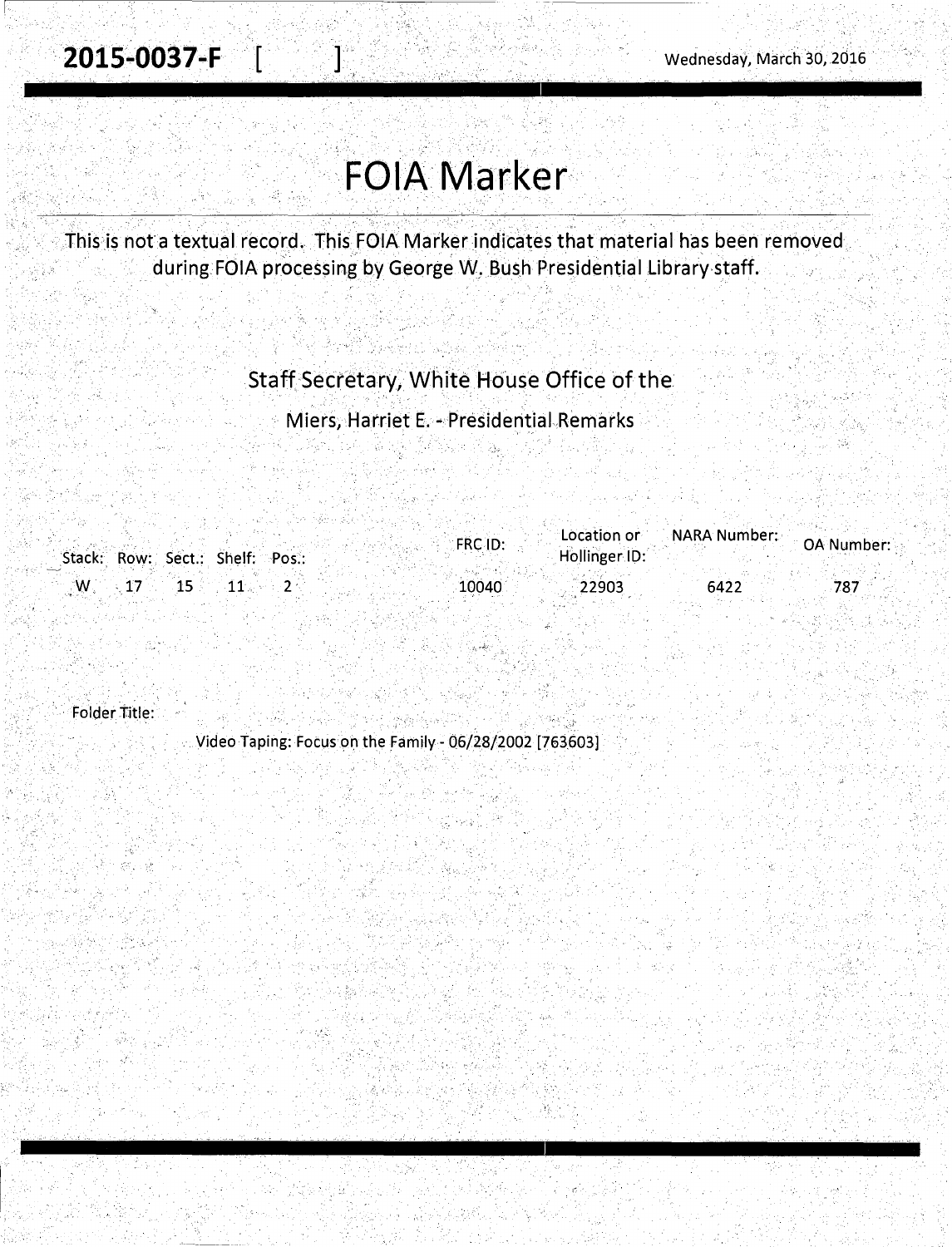## Withdrawn/Redacted Material The George W. Bush Library

| <b>DOCUMENT</b><br>NO. | <b>FORM</b> | <b>SUBJECT/TITLE</b><br><b>PAGES</b>       | DATE                | <b>RESTRICTION(S)</b> |
|------------------------|-------------|--------------------------------------------|---------------------|-----------------------|
| 001                    | Speech      | Video Taping: Focus on the Family [page 2] | 06/28/2002          | P6/b6                 |
| 002                    | Speech      | Video Taping: Focus on the Family [page 2] | 06/28/2002          | $P6/b6$ :             |
| 003                    | Speech      | Video Taping: Focus on the Family [page 2] | $06/28/2002$ P6/b6; |                       |
| 004                    | Speech      | Video Taping: Focus on the Family [page 2] | 06/28/2002          | $P6/b6$ :             |

#### **COLLECTION TITLE:** Staff Secretary, White House Office of the **SERIES:** Miers, Harriet E. - Presidential Remarks **FOLDER TITLE:** Video Taping: Focus on the Family - 06/28/2002 [763603] FRC ID: 10040 **RESTRICTION CODES** Presidential Records Act - [44 U.S.C. 2204(a)] Freedom of Information Act - [5 U.S.C. 552(b)] P1 National Security Classified Information [(a)(1) of the PRA] b(1) National security classified information [(b)(1) of the FOIA] P2 Relating to the appointment to Federal office  $[(a)(2)$  of the PRA] b(2) Release would disclose internal personnel rules and practices of P3 Release would violate a Federal statute [(a)(3) of the PRA] an agency  $[(b)(2)$  of the FOIA]

- P4 Release would disclose trade secrets or confidential commercial or financial information [(a)(4) of the PRA]
- P5 Release would disclose confidential advise between the President and his advisors, or between such advisors [a)(5) of the PRA]
- P6 Release would constitute a clearly unwarranted invasion of personal privacy [(a)(6) of the PRA]
- PRM. Personal record misfile defined in accordance with 44 U.S.C.  $2201(3)$ .
- **Deed of Gift Restrictions**
- A. Closed by Executive Order 13526 governing access to national security information.
- B. Closed by statute or by the agency which originated the document.
- C. Closed in accordance with restrictions contained in donor's deed of gift.
- b(3) Release would violate a Federal statute [(b)(3) of the FOIA]
- b(4) Release would disclose trade secrets or confidential or financial information [(b)(4) of the FOIA]
- b(6) Release would constitute a clearly unwarranted invasion of personal privacy  $[(b)(6)$  of the FOIA]
- b(7) Release would disclose information compiled for law enforcement purposes [(b)(7) of the FOIA]
- b(8) Release would disclose information concerning the regulation of financial institutions [(b)(8) of the FOIA]
- b(9) Release would disclose geological or geophysical information concerning wells [(b)(9) of the FOIA]

Records Not Subject to FOIA

Court Sealed - The document is withheld under a court seal and is not subject to the Freedom of Information Act.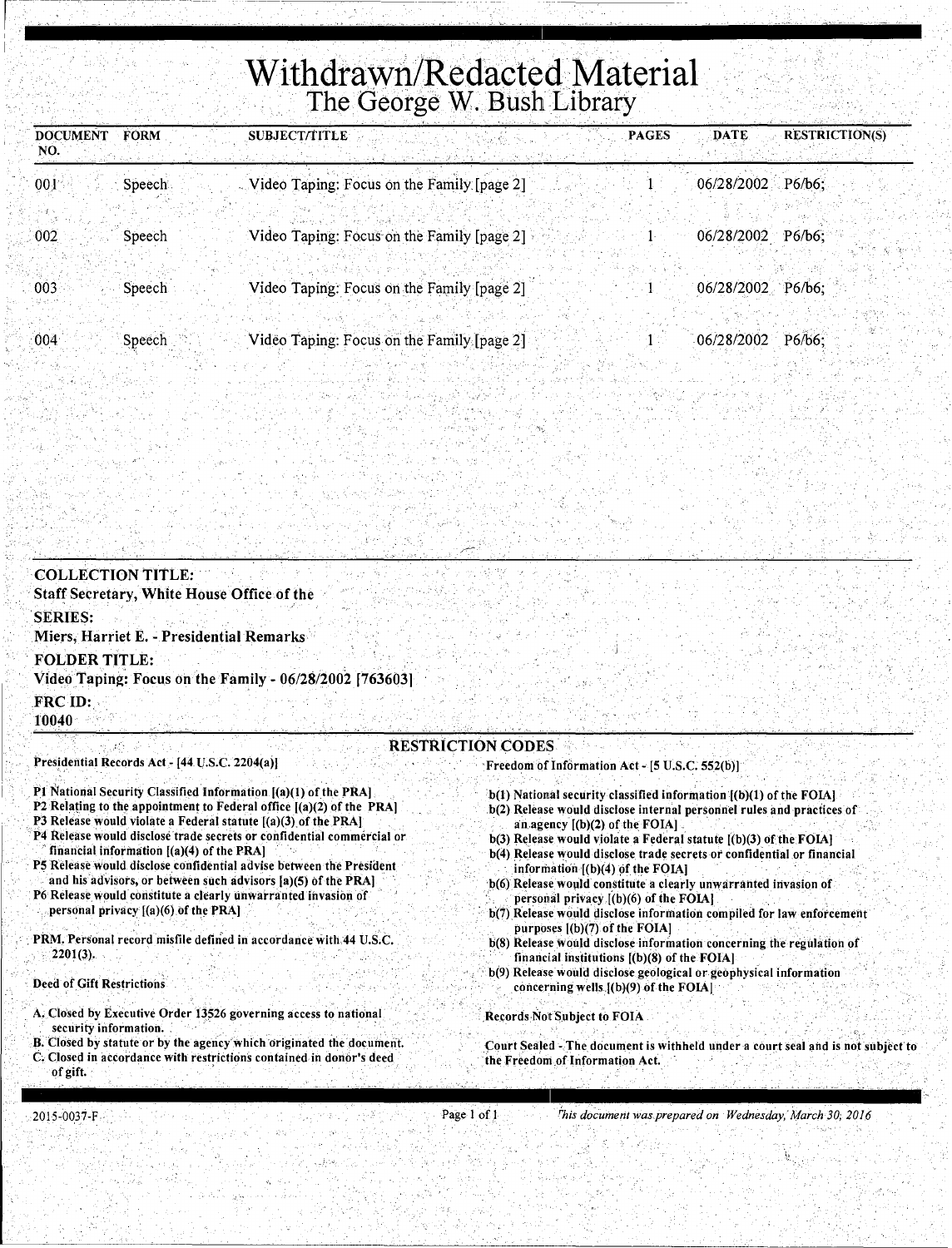) '

r·



**763603**  SP

### **Barcode Scanning Sheet**



Collection Code: **SECLOG** 

Staff Name: **PRESIDENT** 

Document Date: **06/28/2002** 

Correspondent:

### . Subject/Description: **PRESIDENTIAL REMARKS: VIDEO TAPING: FOCUS ON THE FAMILY JUN 28 02**



. http://saeop82/RMS/custom/jsp/caseentry/BarcodeScanningSheet.jsp 9/4/2008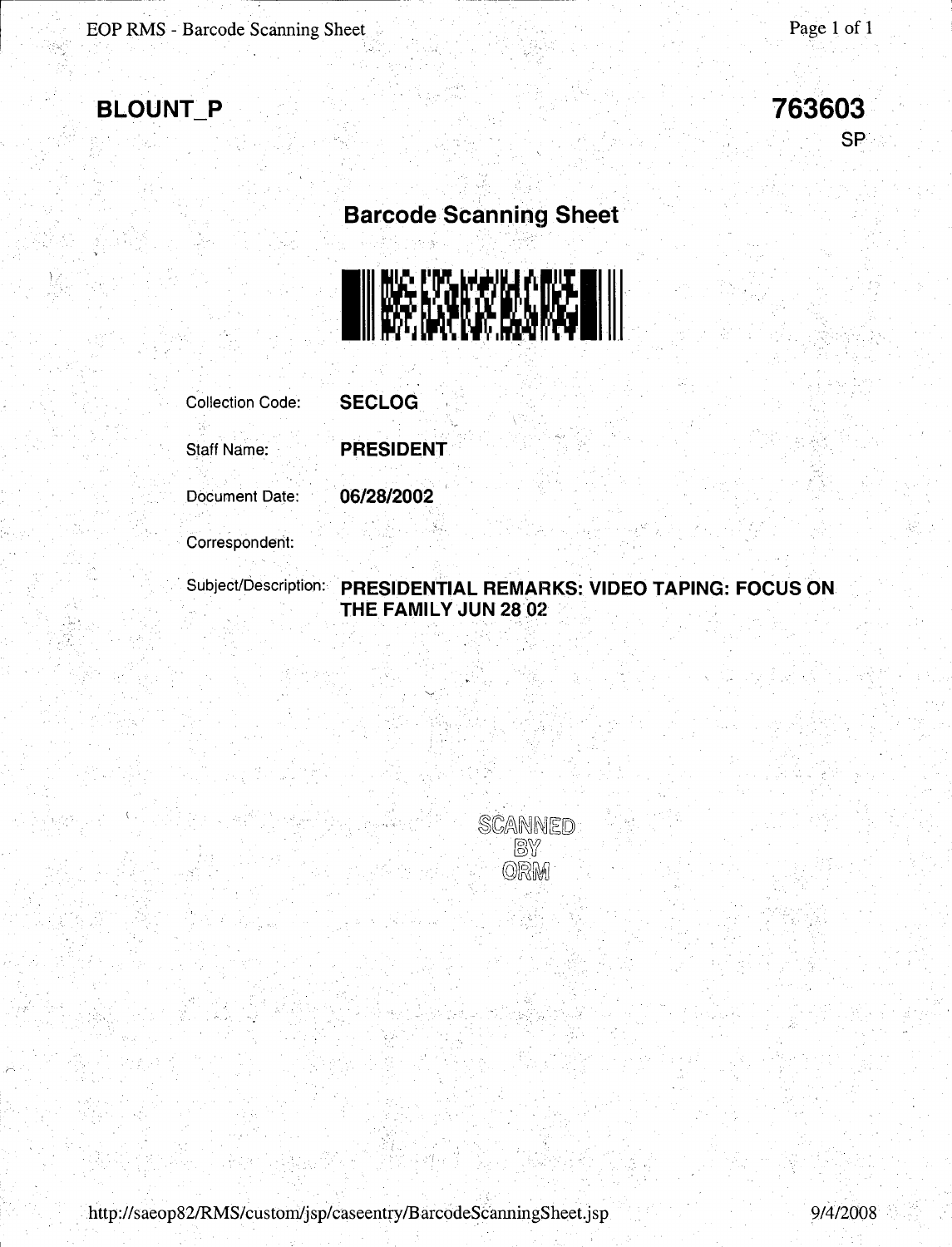Video Taping: Focus on the Family  $\log Q$ June 28, 2002  $\frac{1}{1}$  if President HAS  $\frac{1}{1}$ EPRESIDENT IN STEEN

Thank you very much. I am honored to speak to all of you at Focus. · on the Family as you celebrate your first twenty-five years. I especially want to salute my friends James and Shirley Dobson for their leadership and commitment to that sacred bedrock of our society  $-$  the American family. · . . . . . . . . ' . . .. , . , - .

For twenty-five years, Focus on the Family has sought to protect our families and promote our values. And they are values that you and I share· together. We believe in fostering a culture of life - and that marriage and family are sacred institutions that Should be preserved and strengthened.

We believe that life is a creation, not a commodity  $-$  and that our children are gifts to be loved and protected, not products to be designed and manufactured by human cloning.

의 사이가 있다는 사람, 책임, 이러지 (해외와)의, 민사는 이 사장, 장소가 문론했어. 역

We believe that protecting human dignity and promoting human rights should be at the center of America's policy -- foreign and domestic -- and that our government should view the good people who work in faith-based charities as partners, not rivals ..

We believe that the days of discriminating against religious institutions simply because they are religious must come to an end.

Faith teaches us that God has a special concern for the poor. Faith proves itself through actions and sacrifice, through acts of kindness and caring for those in need. For Christians and for most Americans, Jesus's admonition to care for "the least of these" is an important moral teaching.

Faith is also a source of comfort during times of grief. We saw this in the aftermath of the attacks on September 11<sup>th</sup>. Millions of Americans turned to prayer for wisdom and resolve, for compassion and courage, and for grace and mercy. And in these moments of prayer we were reminded of important truths - that suffering is temporary, that hope is eternal, and that the ruthless will not inherit the Earth.

1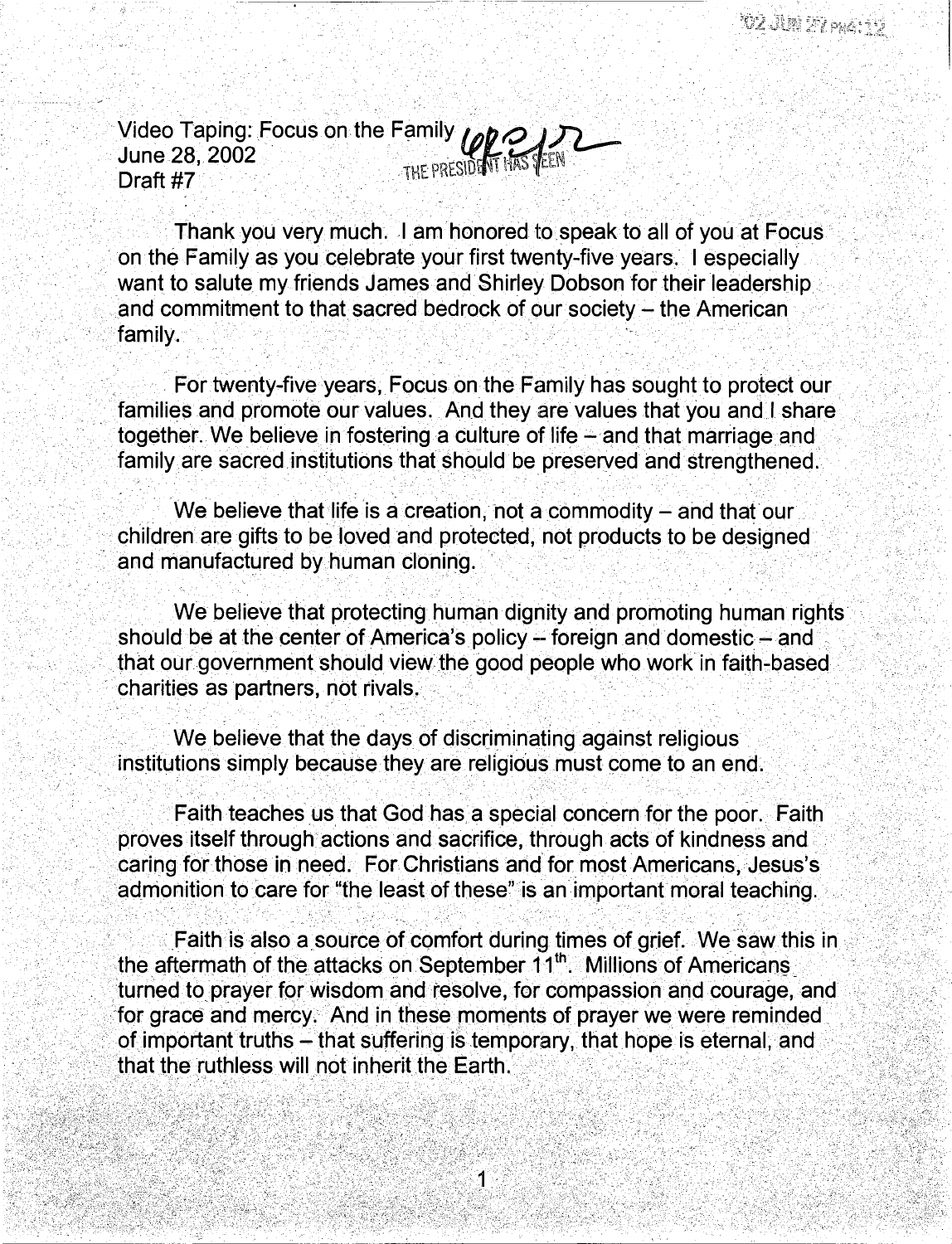Many of you have prayed for my family and me. We have felt sustained and uplifted by your prayers - and Laura and I are incredibly grateful to you for them. We consider your prayers to be among our most precious gifts.

Congratulations on twenty-five years. May God bless Focus on the Family. And may God bless America.

Drafted by:

Kasey Pipes, Office of Strategic Initiatives Office: 202/456-5611 Pager: 1-800-SKYTEL2, PIN# 2010066 **Cell:** (b)(6)

 $-$  stand  $\sim$  Se

 $\overline{2}$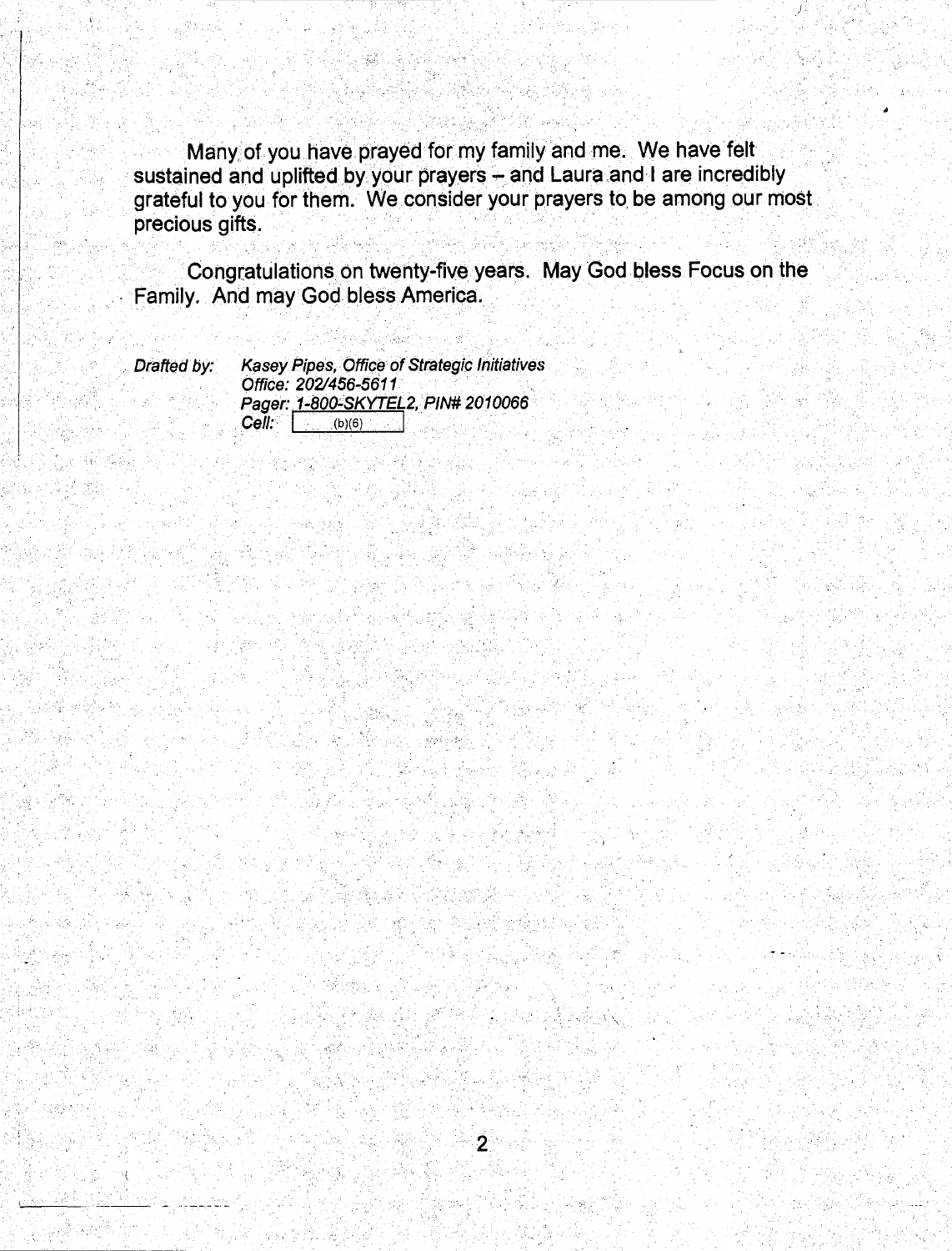Video Taping: Focus on the Family June 28, 2002 Draft #7

Thank you very much. I am honored to speak to all of you at Focus. on the Family as you celebrate your first twenty-five years. I especially want to salute my friends James and Shirley Dobson for their leadership and commitment to that sacred bedrock of our society - the American family.

For twenty-five years, Focus on the Family has sought to protect our families and promote our values. And they are values that you and I share together. We believe in fostering a culture of life - and that marriage and family are sacred institutions that should be preserved and strengthened.

. ." . ... . ·-

We believe that life is a creation, not a commodity  $-$  and that our children are gifts to be loved and protected, not products to be designed and manufactured by human cloning.

We believe that protecting human dignity and promoting human rights should be at the center of America's policy  $-$  foreign and domestic  $-$  and that our government should view the good people who work in faith-based charities as partners, not rivals.

We believe that the days of discriminating against religious institutions simply because they are religious must come to an end.

Faith teaches us that God has a special concern for the poor. Faith proves itself through actions and sacrifice, through acts of kindness and caring for those in need. For Christians and for most Americans, Jesus's admonition to care for "the least of these" is an important moral teaching.

Faith is also a source of comfort during times of grief. We saw this in the aftermath of the attacks on September  $11^{\text{th}}$ . Millions of Americans turned to prayer for wisdom and resolve, for compassion and courage, and for grace and mercy. And in these moments of prayer we were reminded of important truths - that suffering is temporary, that hope is eternal, and that the ruthless will not inherit the Earth.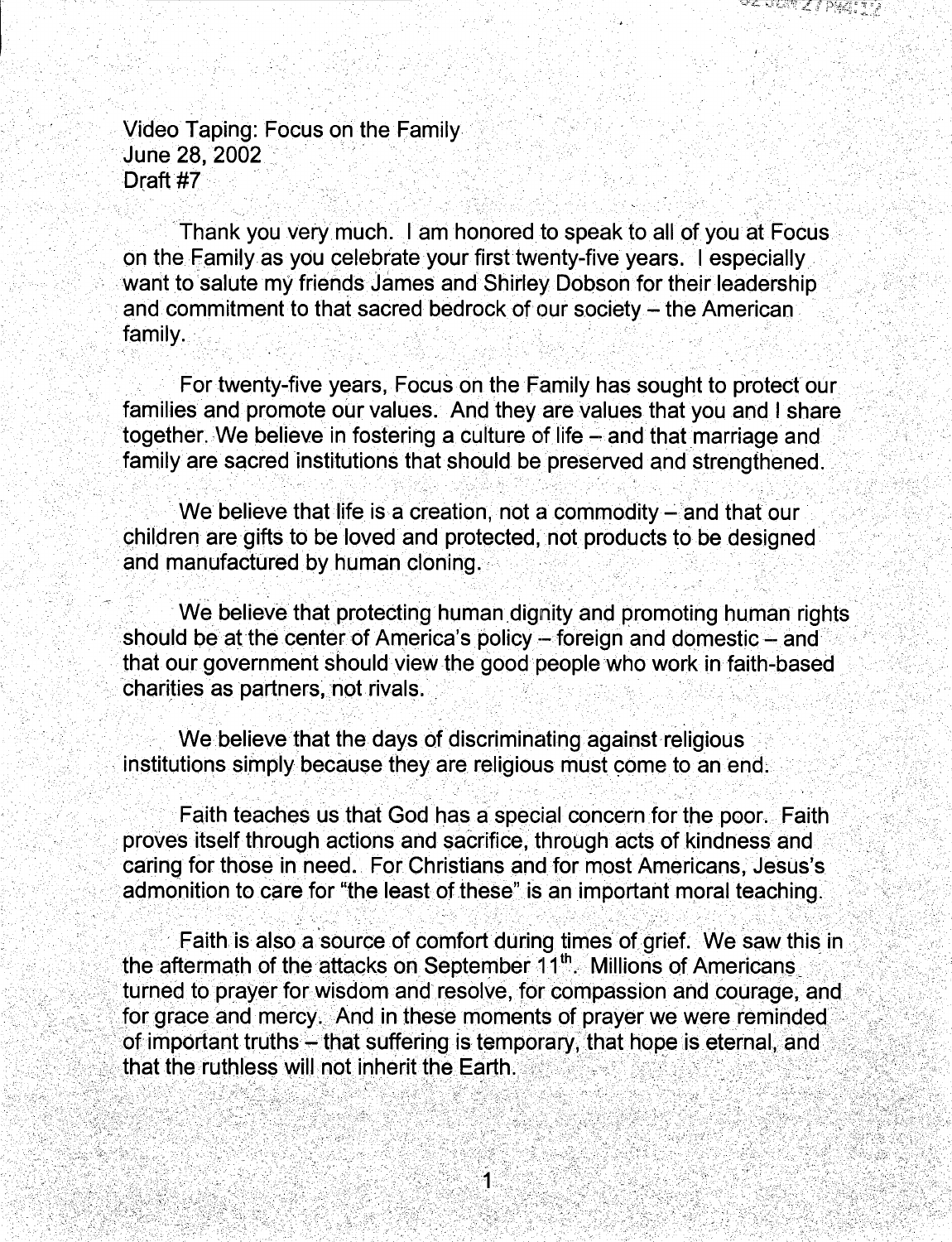Many of you have prayed for my family and me. We have felt sustained and uplifted by your prayers - and Laura and I are incredibly grateful to you for them. We consider your prayers to be among our most precious gifts.

Congratulations on twenty-five years. May God bless Focus on the Family. And may God bless America.

 $\overline{2}$ 

Drafted by:

Kasey Pipes, Office of Strategic Initiatives Office: 202/456-5611 Pager: 1-800-SKYTEL2, PIN# 2010066 Cell:  $(b)(6)$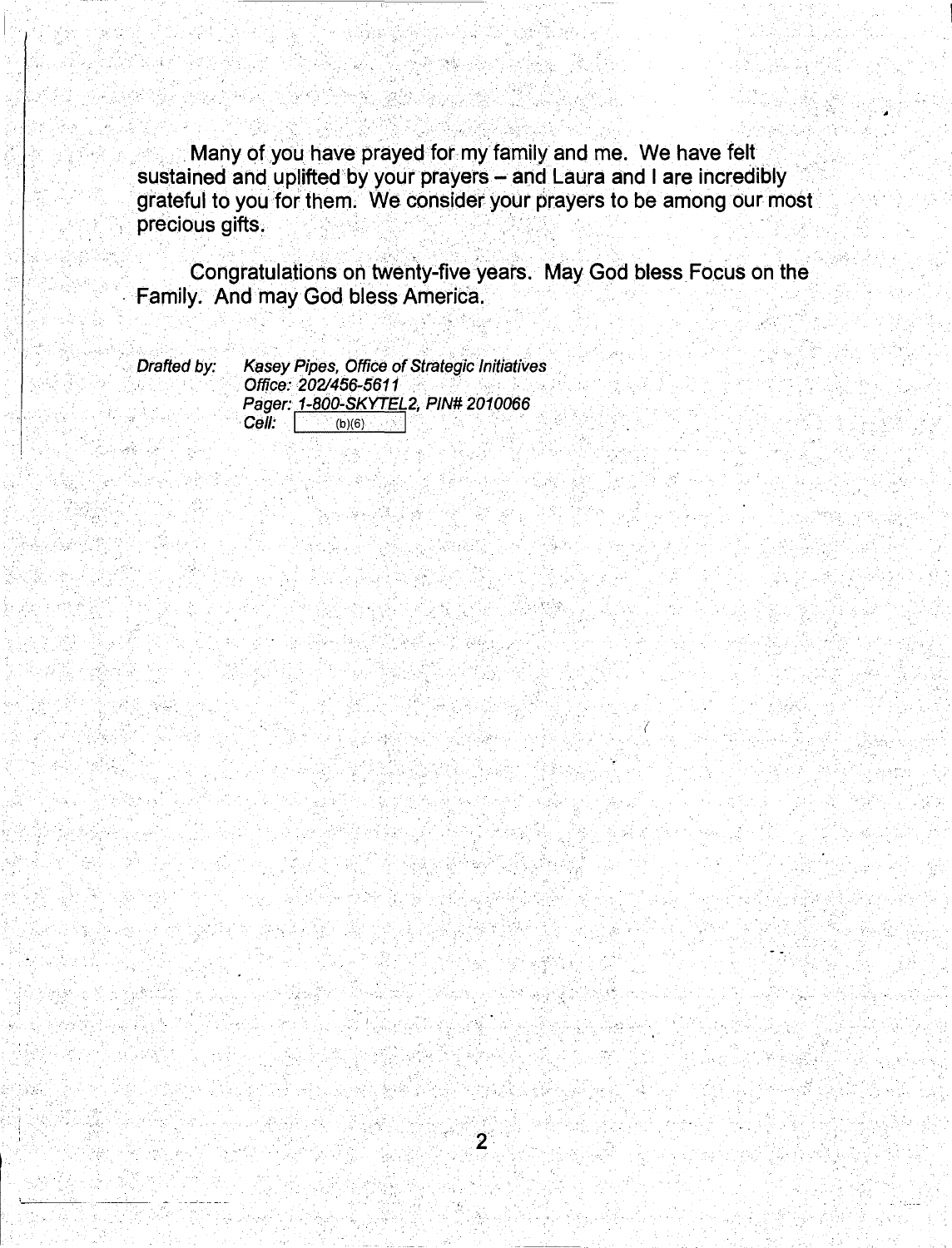nga itin iai mGabi

Video Taping: Focus on the Family June 28, 2002 Draft #5

Thank you very much. I am honored to speak to all of you at Focus on the Family as you celebrate your first twenty-five years. I especially want to salute my friends James and Shirley Dobson for their leadership and commitment to that sacred bedrock of our society  $-$  the American family.

For twenty-five years, Focus on the Family has sought to protect our families and promote our values. And they are values that you and I share together. We believe in fostering a culture of life – and that marriage and family are sacred institutions that should be preserved and strengthened.

We believe that life is a creation, not a commodity  $-$  and that our children are gifts to be loved and protected, not products to be designed and manufactured by human cloning.

We believe that protecting human dignity and promoting human rights should be at the center of America's foreign policy – and that our government should view the good people who work in faith-based charities as partners, not rivals.

We believe that the days of discriminating against religious institutions simply because'they are religious must come to an end.

Faith teaches us that God has a special concern for the poor. Faith proves itself through actions and sacrifice, through acts of kindness and caring for those in need. For some people, Jesus's admonition to care for "the least of these" is an admirable moral teaching. ·

Faith is also a source of comfort during times of grief. We saw this in the aftermath of the attacks on September  $11<sup>th</sup>$ . Millions of Americans turned to prayer for wisdom and resolve, for compassion and courage, and for grace and mercy. And in these moments of prayer we were reminded of important truths - that suffering is temporary, that hope is eternal, and that the ruthless will not inherit the Earth.

1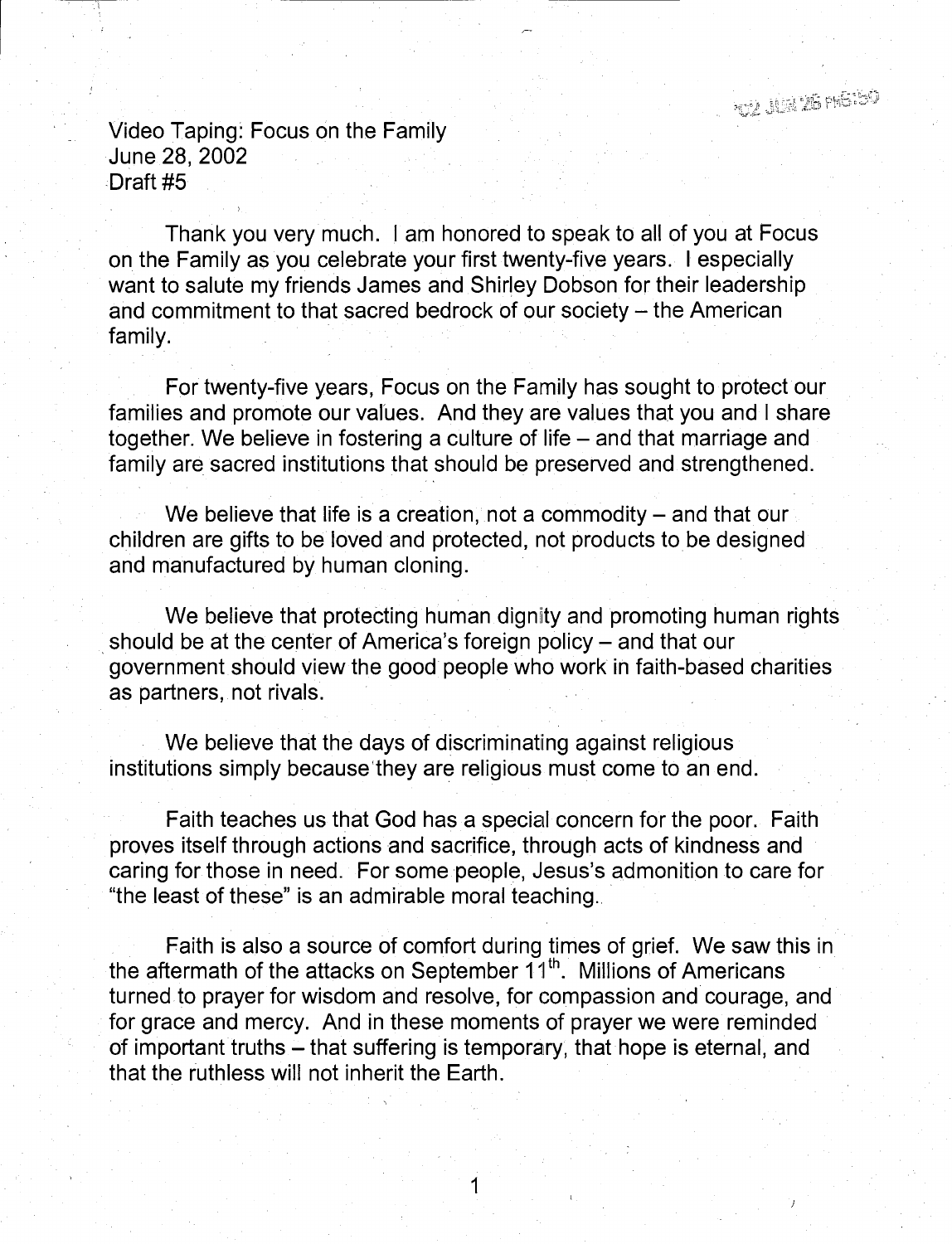Many of you have prayed for my family and me. We have felt sustained and uplifted by your prayers - and Laura and I are incredibly grateful to you for them. We consider your prayers to be among our most precious gifts.

Congratulations on twenty-five years. May God bless Focus on the Family. And may God bless America.

 $\overline{2}$ 

Drafted by:

**Kasey Pipes, Office of Strategic Initiatives** Office: 202/456-5611 Pager: 1-800-SKYTEL2, PIN# 2010066  $Cell:$  (b)(6)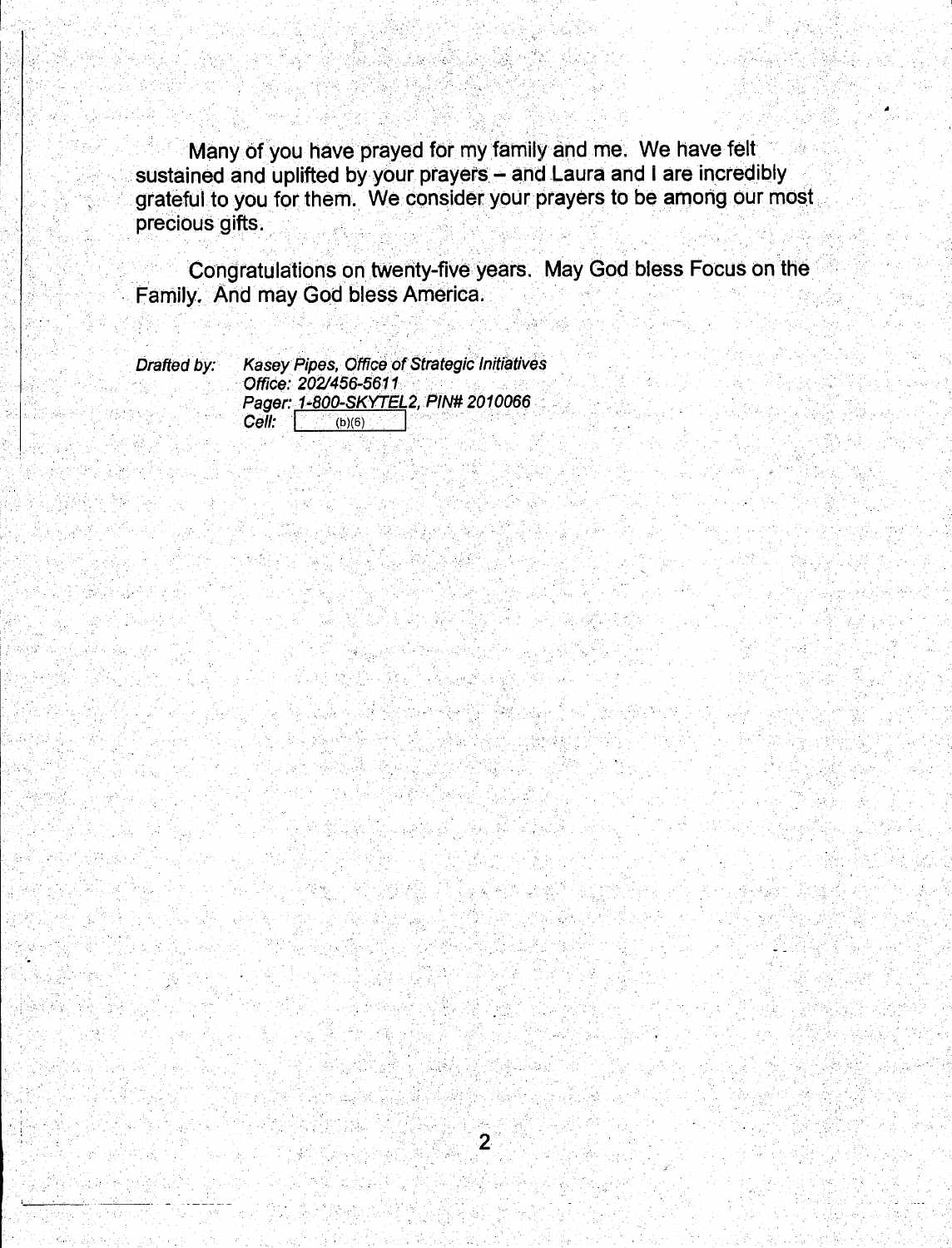. Video Taping: Focus on the Family . June 29, 2002 Draft #2

Thank you very much. I am honored to join all of you at Focus on the Family as you celebrate your first twenty-five years. I especially want to salute my friend James Dobson for his leadership and his commitment to that sacred bedrock of our society--the American family.

 $\mathbb{I} \subset \mathbb{I}$ 

For twenty-five years, Focus on the Family has sought to protect our families and promote our values. And they are values that you and I share together. We believe in fostering a culture of life  $-$  and that marriage and . family are sacred institutions that should be preserved and strengthened.

We believe that life is a creation, not a commodity  $-$  and that our children are gifts to be loved and protected, not products to be designed and manufactured by human cloning.

We believe that protecting human dignity and promoting human rights should be at the center of America's foreign policy - and that our government should view the good people who work in faith-based charities as partners, not rivals.

We believe that the days of discriminating against religious institutions simply because they are religious must come to an end.

Faith teaches us that God has a special concern for the poor and that faith proves itself through actions and sacrifice, through acts of kindness and caring for those in need. For some people, Jesus's admonition to care for "the least of these" is an admirable moral teaching. For many Baptists, it is a way of life.

Faith is also a source of comfort during times of grief. We saw this in the aftermath of the attacks on September 11<sup>th</sup>. Millions of Americans turned to prayer for wisdom and resolve, for compassion and courage, and for grace and mercy. And in these moments of prayer we were reminded of important truths - that suffering is temporary, that hope is eternal, and that ruthless will not inherit the Earth.